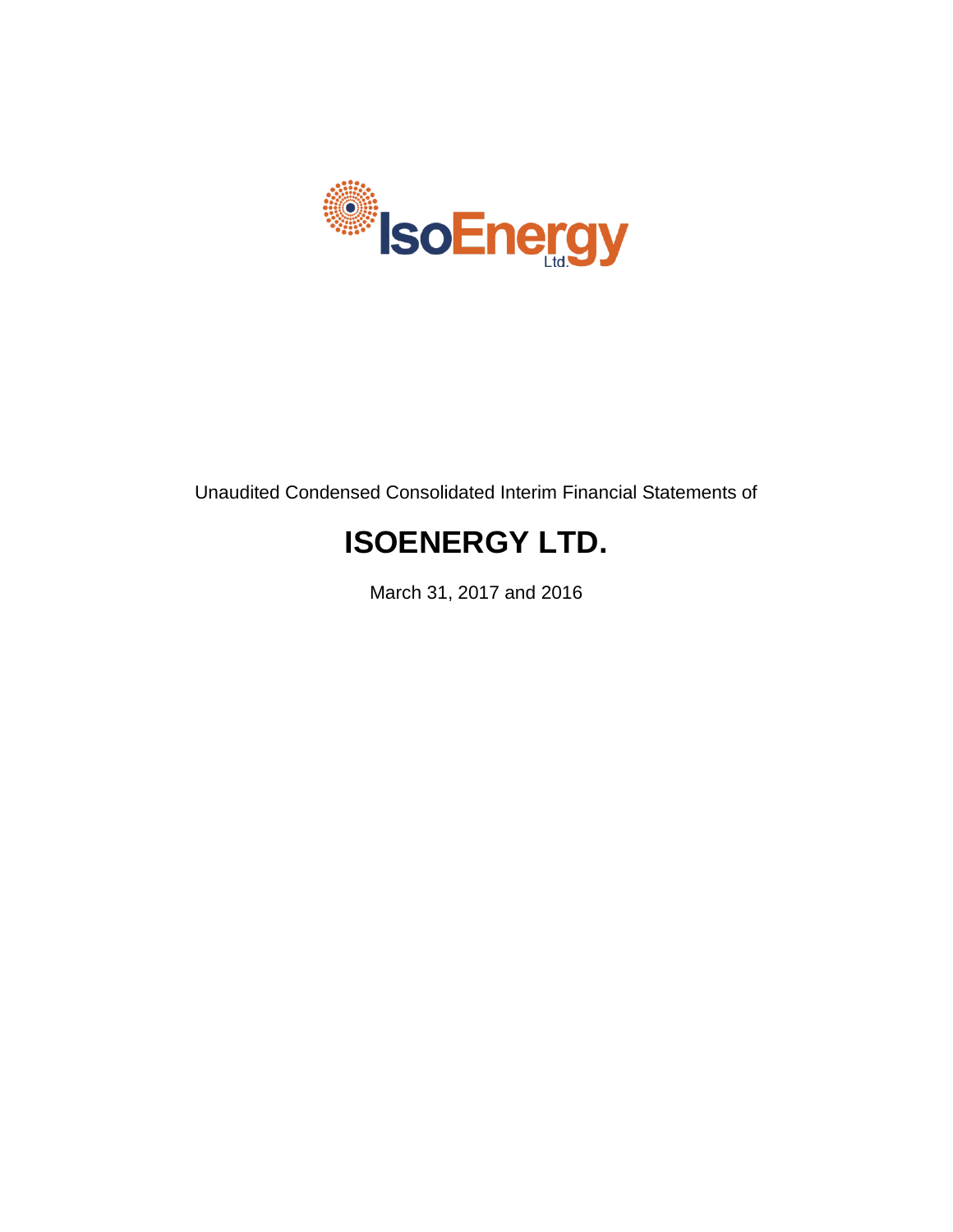# **ISOENERGY LTD. CONDENSED CONSOLIDATED INTERIM STATEMENTS OF FINANCIAL POSITION** (Expressed in Canadian Dollars)

(Unaudited)

As at

|                                          | <b>Note</b> | March 31, 2017 |                         | December 31, 2016 |
|------------------------------------------|-------------|----------------|-------------------------|-------------------|
| <b>ASSETS</b>                            |             |                |                         |                   |
| <b>Current</b>                           |             |                |                         |                   |
| Cash                                     |             | \$             | 4,488,235               | \$<br>6,491,460   |
| Accounts receivable                      |             |                | 238,403                 | 159,440           |
| Prepaid expenses                         |             |                | 58,290                  | 54,700            |
|                                          |             |                | 4,784,928               | 6,705,600         |
| <b>Non-Current</b>                       |             |                |                         |                   |
| Deposit                                  | 8(b)        |                | 5,452                   | 5,452             |
| Equipment                                | 6           |                | 79,599                  | 88,754            |
| Exploration and evaluation assets        | 7           |                | 34,632,477              | 32,991,814        |
| <b>TOTAL ASSETS</b>                      |             | \$             | 39,502,456              | \$<br>39,791,620  |
|                                          |             |                |                         |                   |
| <b>LIABILITIES</b>                       |             |                |                         |                   |
| <b>Current</b>                           |             |                |                         |                   |
| Accounts payable and accrued liabilities |             | \$             | 200,089                 | \$<br>289,097     |
| Flow-through share premium liability     | 8(a)        |                | 44,849                  | 179,212           |
|                                          |             |                | 244,938                 | 468,309           |
| <b>Non-Current</b>                       |             |                |                         |                   |
| Deferred income tax liability            |             |                | 451,573                 | 136,588           |
| <b>TOTAL LIABILITIES</b>                 |             |                | 696,511                 | 604,897           |
| <b>EQUITY</b>                            |             |                |                         |                   |
|                                          |             |                |                         |                   |
| Share capital                            | 9<br>9      |                | 40,645,694<br>1,516,783 | 40,645,694        |
| Share option reserve                     |             |                |                         | 1,086,333         |
| Deficit                                  |             |                | (3,356,532)             | (2,545,304)       |
| <b>TOTAL EQUITY</b>                      |             |                | 38,805,945              | 39,186,723        |
| <b>TOTAL LIABILITIES AND EQUITY</b>      |             | \$             | 39,502,456              | \$<br>39,791,620  |

**Nature of operations (Note 2) Commitments (Note 8)**

The accompanying notes are an integral part of the condensed consolidated interim financial statements These condensed consolidated interim financial statements were authorized for issue by the Board of Directors on May 15, 2017

**"Craig Parry" "Trevor Thiele"**

**Craig Parry, CEO, Director Trevor Thiele, Director**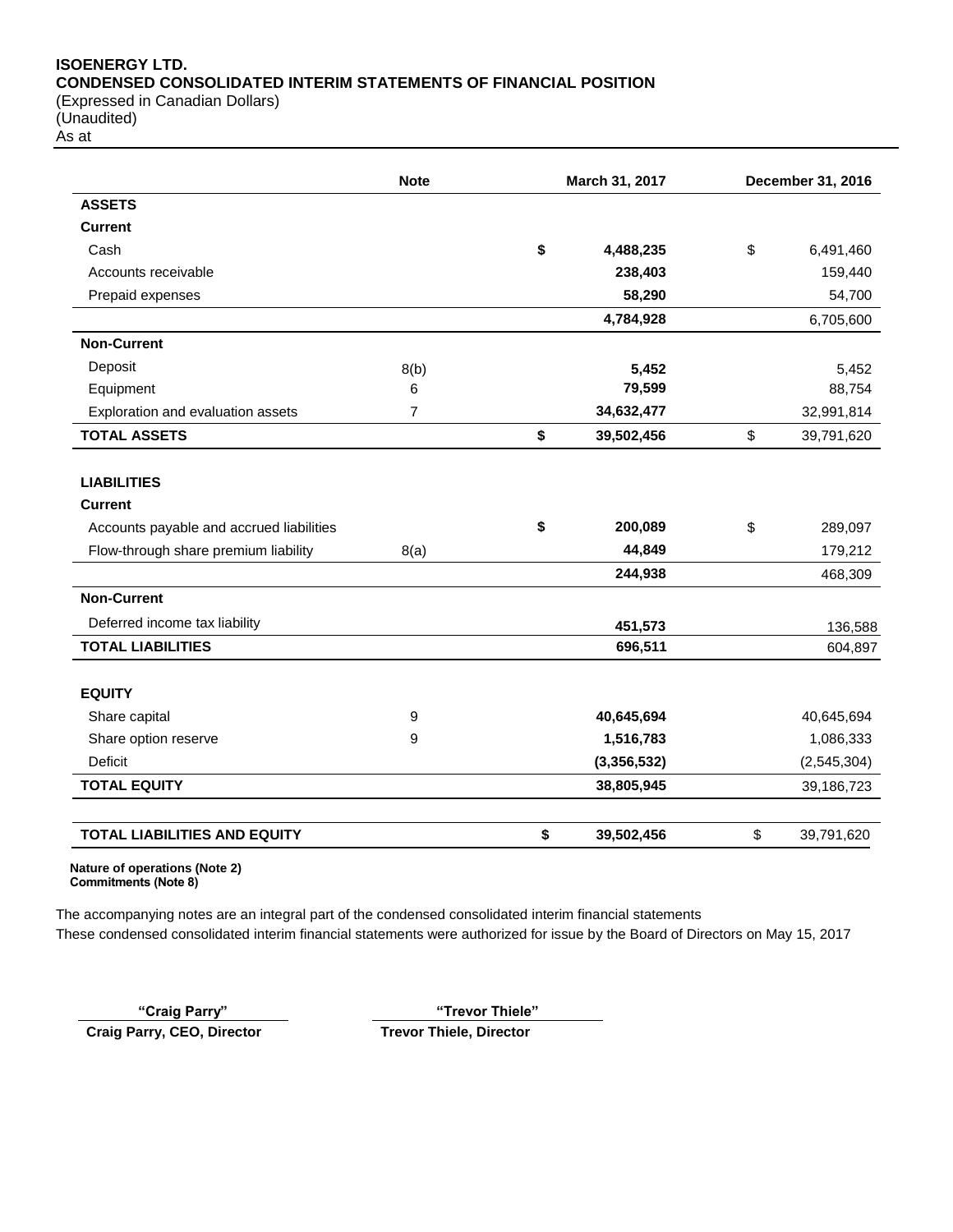# **ISOENERGY LTD. CONDENSED CONSOLIDATED INTERIM STATEMENTS OF LOSS AND COMPREHENSIVE LOSS**

(Expressed in Canadian Dollars)

(Unaudited)

|                                                                                                       | <b>Note</b> | For the three months<br>ended<br>March 31, 2017 | For the period from<br>February 2 to<br>March 31, 2016 |
|-------------------------------------------------------------------------------------------------------|-------------|-------------------------------------------------|--------------------------------------------------------|
| Share-based compensation<br>Administrative salaries, contract and director fees<br>Investor relations | 9<br>10(a)  | \$<br>317,350<br>169,097<br>52,831              | \$                                                     |
| Office and administrative<br>Professional fees<br>Travel                                              |             | 44,503<br>18,064<br>9,139                       |                                                        |
| Public company costs<br><b>Exploration costs</b>                                                      |             | 19,572<br>50                                    |                                                        |
| Loss from operations                                                                                  |             | (630, 606)                                      |                                                        |
| Deferred income tax expense                                                                           | 8(a)        | (180,622)                                       |                                                        |
| Loss and comprehensive loss                                                                           |             | \$<br>(811, 228)                                | \$                                                     |
| Loss per common share - basic and diluted                                                             |             | \$<br>(0.02)                                    | \$                                                     |
| Weighted average number of common shares<br>outstanding - basic and diluted                           |             | 41,060,549                                      |                                                        |

The accompanying notes are an integral part of the condensed consolidated interim financial statements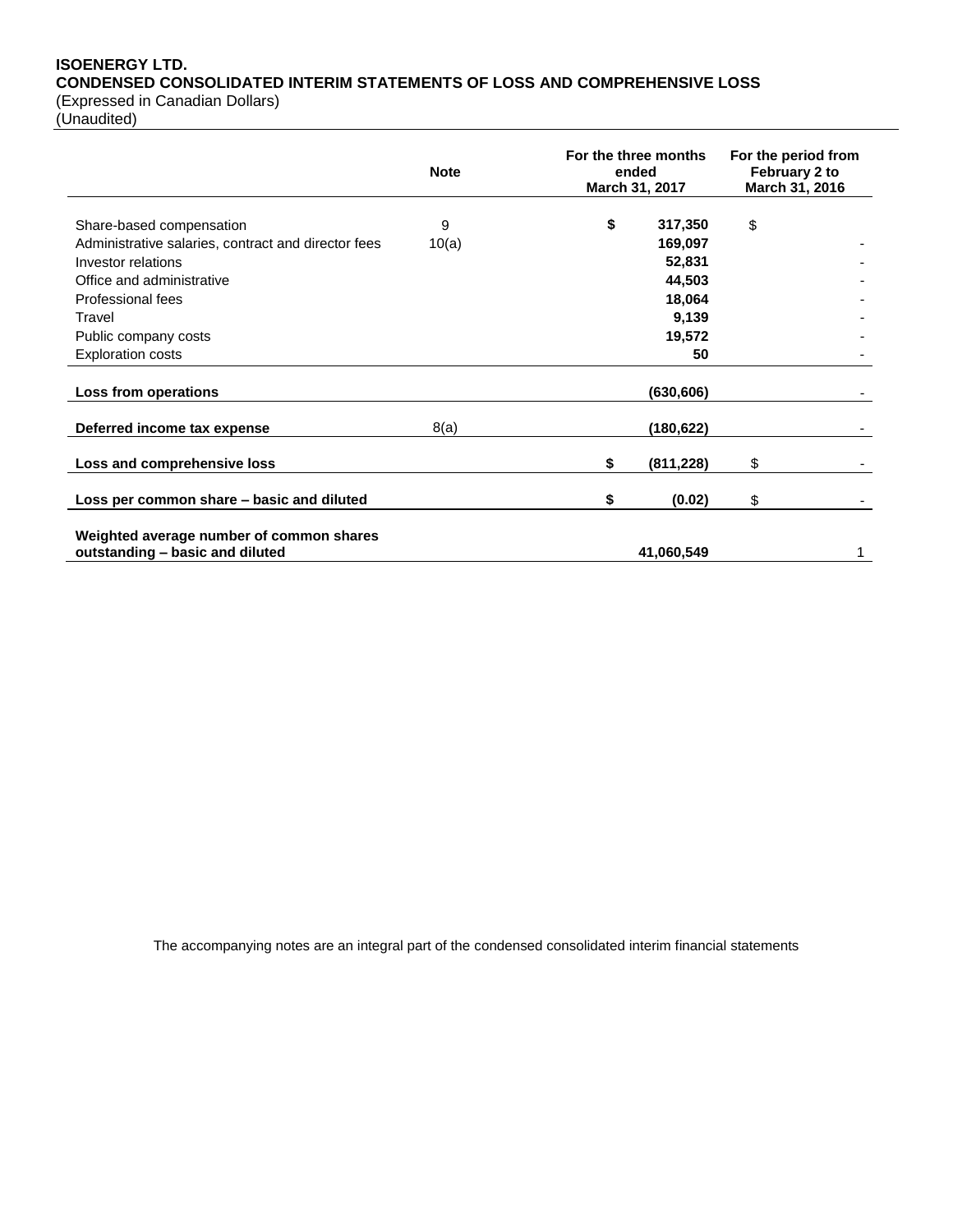# **ISOENERGY LTD. CONDENSED CONSOLIDATED INTERIM STATEMENTS OF CHANGES IN EQUITY** (Expressed in Canadian Dollars)

(Unaudited)

|                                                      | <b>Note</b> | Number of<br><b>Common</b><br><b>Shares</b> | <b>Share Capital</b> |    | <b>Share option</b><br>reserve |    | <b>Deficit</b> | Total        |
|------------------------------------------------------|-------------|---------------------------------------------|----------------------|----|--------------------------------|----|----------------|--------------|
| Balance as at February 2, 2016<br>and March 31, 2016 | 9(a)        |                                             | \$                   | \$ |                                | \$ | $\sim$         | -\$          |
|                                                      |             |                                             |                      |    |                                |    |                |              |
| Balance as at January 1, 2017                        | 9(a)        | 41,060,549<br>S.                            | 40,645,694<br>S      | S  | 1,086,333                      | S  | (2,545,304)    | \$39,186,723 |
| Share-based payments                                 |             | ۰                                           |                      |    | 430,450                        |    | ۰              | 430.450      |
| Loss for the period                                  |             | $\blacksquare$                              | ۰                    |    |                                |    | (811, 228)     | (811, 228)   |
| Balance as at March 31, 2017                         |             | 41,060,549<br>S                             | 40,645,694<br>S      | S  | 1,516,783                      |    | (3,356,532)    | \$38,805,945 |

The accompanying notes are an integral part of the condensed consolidated interim financial statement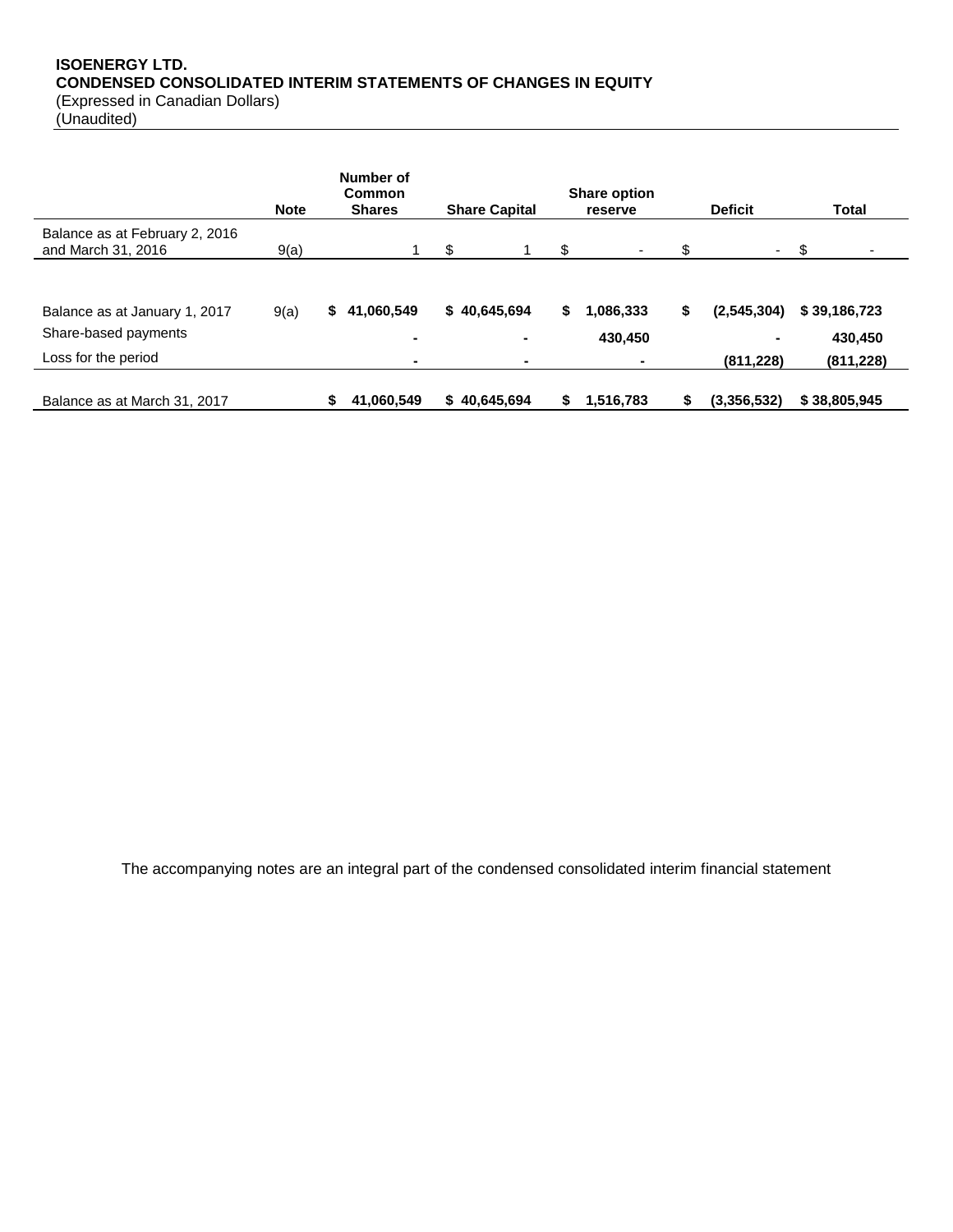# **ISOENERGY LTD. CONDENSED CONSOLIDATED INTERIM STATEMENTS OF CASH FLOWS** (Expressed in Canadian Dollars)

(Unaudited)

|                                                           | For the three<br>months ended<br>March 31, 2017 |             | For the period from<br>February 2 to<br>March 31, 2016 |     |
|-----------------------------------------------------------|-------------------------------------------------|-------------|--------------------------------------------------------|-----|
| Cash flows from (used in) operating activities            |                                                 |             |                                                        |     |
| Loss for the period                                       | \$                                              | (811, 228)  | \$                                                     |     |
| Items not involving cash:                                 |                                                 |             |                                                        |     |
| Share-based payments                                      |                                                 | 317,350     |                                                        |     |
| Deferred income tax expense                               |                                                 | 180,622     |                                                        |     |
| Depreciation expense                                      |                                                 | 969         |                                                        |     |
| Changes in non-cash working capital<br>Account receivable |                                                 | (78, 963)   |                                                        |     |
| Prepaid expenses                                          |                                                 | (3,590)     |                                                        | (1) |
| Accounts payable and accrued liabilities                  |                                                 | (89,008)    |                                                        |     |
|                                                           |                                                 |             |                                                        |     |
|                                                           | \$                                              | (483, 848)  | \$                                                     | (1) |
| Cash flows used in investing activities                   |                                                 |             |                                                        |     |
| Additions to exploration and evaluation assets            | \$                                              | (1,519,377) | \$                                                     |     |
|                                                           | Ś                                               | (1,519,377) | $\overline{\mathbb{S}}$                                |     |
|                                                           |                                                 |             |                                                        |     |
| Cash flows provided by financing activities               |                                                 |             |                                                        |     |
| Share issued                                              | \$                                              |             | \$                                                     | 1   |
|                                                           | \$                                              |             | \$                                                     |     |
|                                                           |                                                 |             |                                                        |     |
| Change in cash                                            | \$                                              | (2,003,225) | \$                                                     |     |
| Cash, beginning of period                                 |                                                 | 6,491,460   |                                                        |     |
| Cash, end of period                                       | \$                                              | 4,488,235   | \$                                                     |     |
|                                                           |                                                 |             |                                                        |     |

The accompanying notes are an integral part of the condensed consolidated interim financial statement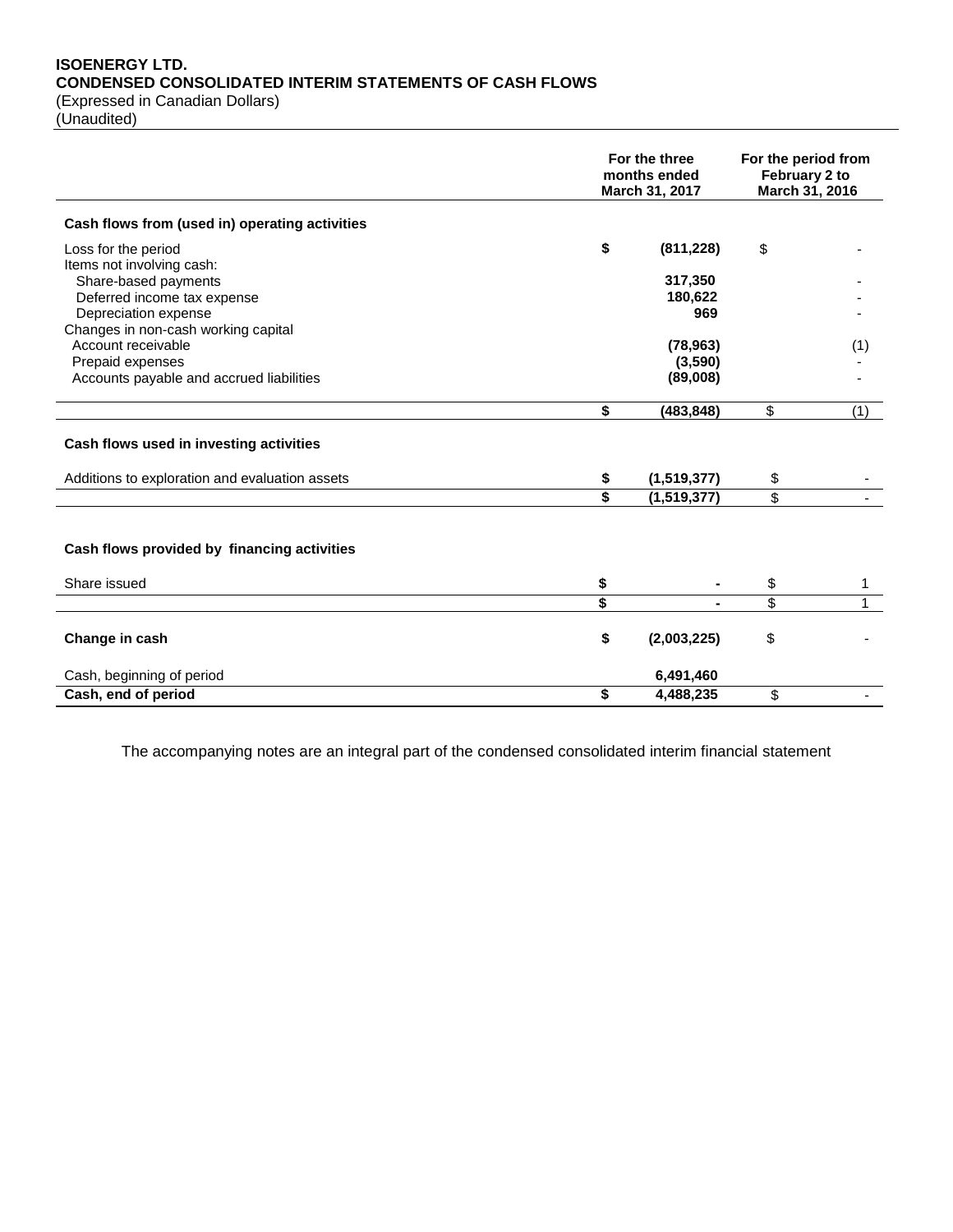# **1. REPORTING ENTITY**

IsoEnergy Ltd. including its subsidiaries and predecessor companies as described below, ("Iso", or the "Company") is an exploration stage entity engaged in the acquisition, exploration and evaluation of uranium properties in Canada. The Company's registered and records office is located on the 25<sup>th</sup> Floor, 700 West Georgia Street, Vancouver, BC, V7Y 1B3.

Iso is the product of an amalgamation completed on October 12, 2016 between a company also called "IsoEnergy Ltd." ("Old Iso") and 1089338 B.C. Ltd. (a wholly owned subsidiary of NexGen Energy Ltd.), pursuant to section 269 of the British Columbia *Business Corporations Act* (the "Old Iso Merger"). Old Iso was incorporated on February 2, 2016 as a wholly owned subsidiary of NexGen Energy Ltd., ("NexGen") to hold certain exploration assets of NexGen. On June 17, 2016, certain exploration and evaluation assets were transferred from NexGen to Old Iso in consideration for 29 million common shares of Old Iso.

Pursuant to the Old Iso Merger, each outstanding common share of Old Iso was exchanged for one common share of Iso, which has the same business and capital structure as Old Iso. Pursuant to the Old Iso Merger, NexGen was issued one common share of the amalgamated entity in exchange for its one common share of 1089338 B.C. Ltd.

On October 13, 2016, Airesurf Network Holdings Inc. ("Airesurf") and 2532314 Ontario Ltd., a wholly owned subsidiary of Iso created for this purpose, amalgamated under the Ontario *Business Corporations Act* to form IsoOre Ltd., a wholly owned subsidiary of Iso (the "Airesurf Transaction"). See Note 5.

Both the Airesurf Transaction and the Old Iso Merger were part of a series of transactions completed in connection with the Company's application to list its common shares on the TSX-Venture Exchange (the "**TSXV**").

On October 19, 2016, Iso was listed on the TSXV as a Tier 2 Mining Issuer.

As of March 31, 2017 and after giving effect to a series of financings completed by way of private placement, NexGen holds 71.72% of Iso's outstanding common shares.

# **2. NATURE OF OPERATIONS**

As an exploration stage company, the Company does not have revenues and historically has recurring operating losses. As at March 31, 2017, the Company had accumulated losses of \$3,356,532 and working capital of \$4,584,839. The Company depends on external financing for its operational expenses. Under the Radio Option Agreement (refer to Note 7), the Company is required to spend \$10 million prior to May 31, 2017 in order to earn a 70% interest in the Radio property. Therefore, in order to meet this requirement, the Company will need to raise additional funds or seek an amendment to the agreement. There is no guarantee the Company will be successful in doing so.

The business of exploring for and mining of minerals involves a high degree of risk. As an exploration company, Iso is subject to risks and challenges similar to companies at a comparable stage. These risks include, but are not limited to, negative operating cash flow and dependence on third party financing; the uncertainty of additional financing; potential forfeiture of the Radio property; the limited operating history of Iso; the lack of known mineral resources or reserves; the influence of a large shareholder; alternate sources of energy and uranium prices; aboriginal title and consultation issues; risks related to exploration activities generally; reliance upon key management and other personnel; title to properties; uninsurable risks; conflicts of interest; permits and licenses; environmental and other regulatory requirements; political regulatory risks; competition; and the volatility of share prices.

The underlying value of Iso's exploration and evaluation assets is dependent upon the existence and economic recovery of mineral reserves and is subject to, but not limited to, the risks and challenges identified above. Changes in future business conditions or the failure to raise additional funds could require material writedowns of the carrying value of Iso's exploration and evaluation assets.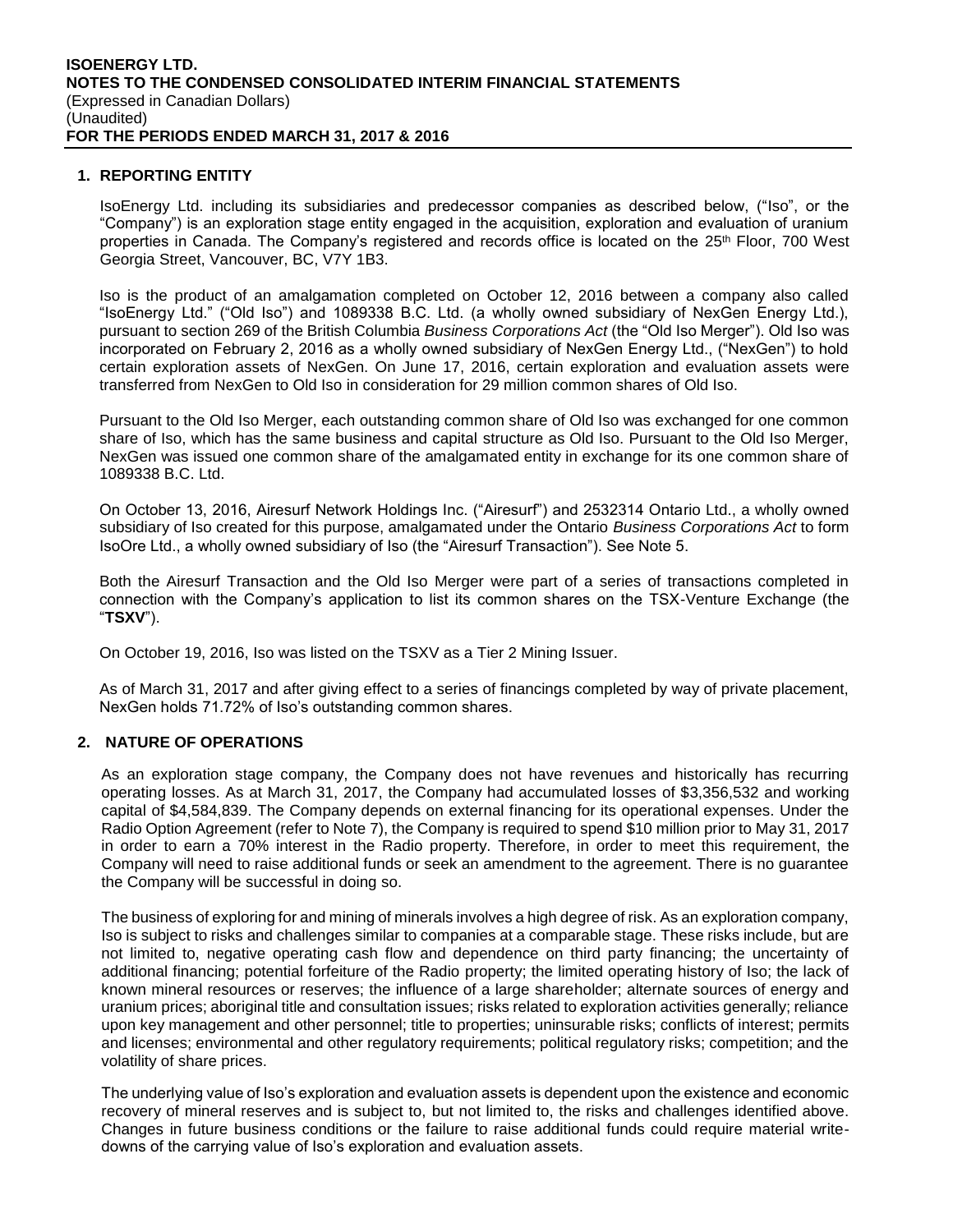# **3. BASIS OF PRESENTATION**

#### **Statement of Compliance**

These condensed interim consolidated financial statements for the period ended March 31, 2017, including comparatives, have prepared in accordance with International Accounting Standard ("IAS") 34 Interim Financial Reporting. They do not include all of the information required by International Reporting Standards ("IFRS") for annual financial statements and should be read in conjunction with the audited financial statements for the period ended and as at December 31, 2016.

#### **Basis of Presentation**

These condensed consolidated interim financial statements have been prepared on a historical cost basis, except for certain financial instruments which have been measured at fair value. In addition, these condensed consolidated interim financial statements have been prepared using the accrual basis of accounting except for cash flow information. All monetary references expressed in these notes are references to Canadian dollar amounts ("\$"). These condensed consolidated interim financial statements are presented in Canadian dollars, which is the functional currency of the Company and its subsidiary.

#### **Critical accounting judgments, estimates and assumptions**

The preparation of the condensed consolidated interim financial statements requires management to make judgments, estimates and assumptions that affect the reported amounts of assets, liabilities, and contingent liabilities at the date of the financial statements and the reported amounts of revenues and expenses during the reporting period. Estimates and assumptions are continuously evaluated and are based on management's experience and other factors, including expectations of future events that are believed to be reasonable in the circumstances. Uncertainty about these judgments, estimates and assumptions could result in outcomes that could require a material adjustment to the carrying amount of the asset or liability affected in future periods.

Information about significant areas of estimation uncertainty considered by management in preparing the financial statements are set out in Note 3 to the audited financial statements for the period ended December 31, 2016 and have been consistently followed in preparation of these condensed consolidated interim financial statements.

# **4. SIGNIFICANT ACCOUNTING POLICIES**

The accounting policies followed by the Company are set out in Note 4 to the audited financial statements for the period ended December 31, 2016 and have been consistently followed in preparation of these condensed consolidated interim financial statements except for the following policies:

#### **Release of flow-through share premium**

In the prior year, the proceeds allocated to the flow-through premium was recognized as "release of flowthrough premium liability" in the consolidated statement of loss and comprehensive loss over the period that the flow-through proceeds were spent on eligible exploration expenditures. In the current period, this premium is measured on the same basis, however, it is recorded as a deferred tax benefit. The Company voluntarily changed this classification with a view to better present the results of the Company. There is no impact on the statement of loss and comprehensive loss or on the statement of cash flows for the period ended March 31, 2016 nor on the balance sheet as at December 31, 2016 as flow-through shares were not issued until the third quarter of 2016.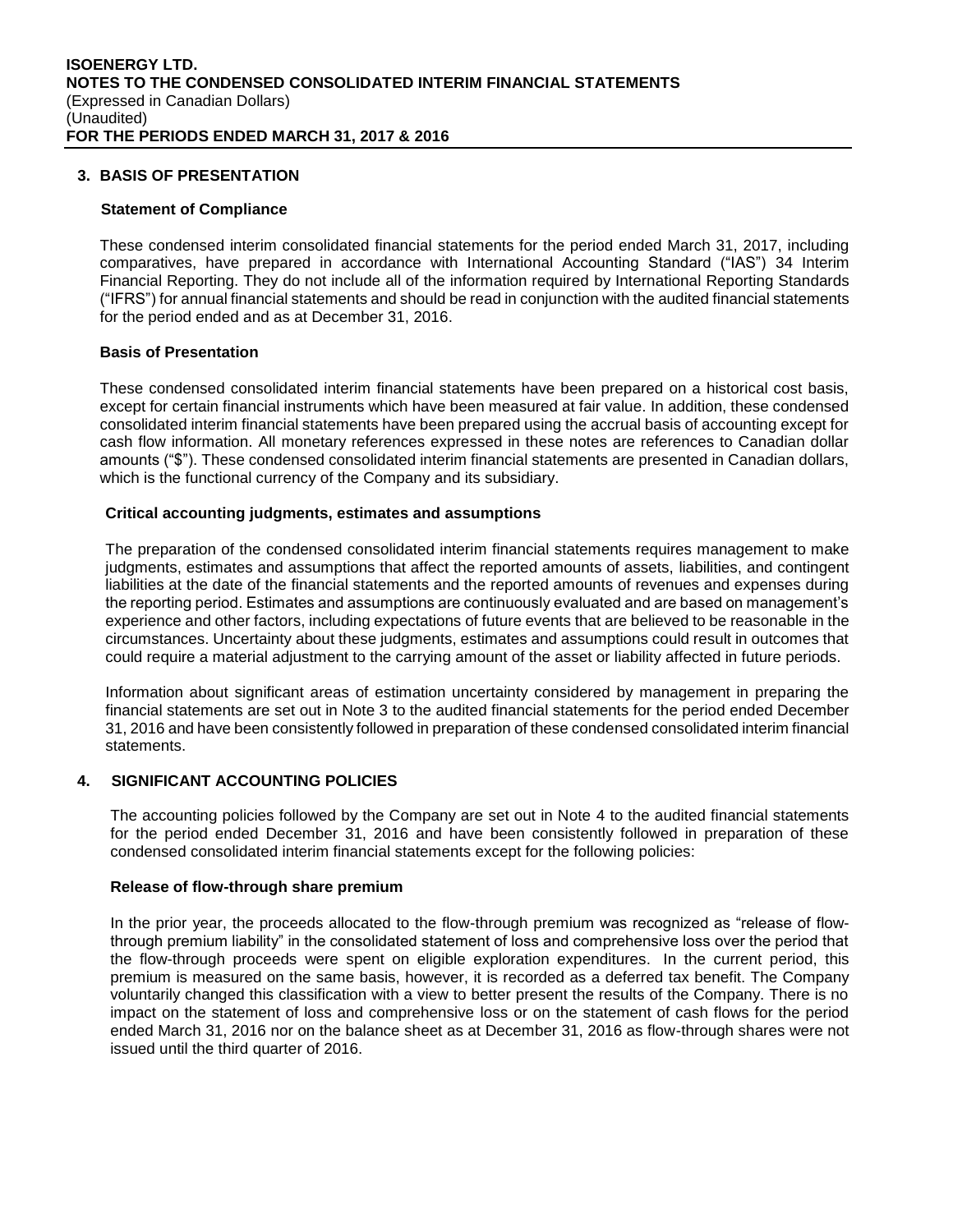# **4. SIGNIFICANT ACCOUNTING POLICIES (continued)**

#### **Future accounting pronouncements:**

The following standards have not been adopted by the Company and are being evaluated to determine their impact:

- (a) IFRS 9 *Financial Instruments:* IFRS 9 is a new standard that replaced IAS 39 for classification and measurement of financial instruments, effective for annual periods beginning on or after January 1, 2018. The extent of the impact of adoption of this standard has not yet been determined.
- (b) IFRS 16 *Leases:* In January 2016, the IASB issued IFRS 16 Leases. IFRS 16 brings most leases onto a lessee's balance sheet by eliminating the distinction between operating and finance leases. Lessor accounting remains largely unchanged by IFRS 16 and the distinction between operating and finance leases is retained. Under IFRS 16, a lessee recognizes a right-of-use asset and a lease liability. The rightof-use asset is treated similarly to other non-financial assets and is depreciated accordingly, and the liability accrues interest. The lease liability is initially measured at the present value of the lease payments payable over the lease term, discounted at the rate implicit in the lease. Lessees are permitted to make an accounting policy election, by class of underlying asset, to apply a method like IAS 17's operating lease accounting and not recognize lease assets and lease liabilities for leases with a lease term of 12 months or less and on a lease-by-lease basis or to apply a method similar to current operating lease accounting to leases for which the underlying asset is of low value. IFRS 16 supersedes IAS 17 – Leases and related interpretations and is effective for periods beginning on or after January 1, 2019, with earlier adoption permitted if IFRS 15 has also been applied. The Company is currently evaluating the impact of the adoption of IFRS 16 on the Company's financial statements along with the timing of adoption.

# **5. AIRESURF TRANSACTION**

On October 13, 2016, pursuant to the Airesurf Transaction, each issued and outstanding Airesurf common share was exchanged for 0.020833 Iso common shares. Pursuant to the Airesurf Transaction, Iso issued 302,881 common shares to former shareholders of Airesurf, representing approximately 1% of the then issued and outstanding common shares of Iso. The Airesurf Transaction did not have any effect on the business or financial condition of Iso. For a further description of the Airesurf Transaction see the Form 2B on www.sedar.com, under Iso's profile.

The purchase price has been allocated to the assets acquired and the liabilities assumed as a result of the transaction based on their fair values on the closing date of the Airesurf Transaction. The excess of the purchase price over the fair value of the identifiable net assets acquired was included in the statement of loss and comprehensive loss for the period ended December 31, 2016 as a TSXV listing cost:

| Purchase price:             |               |
|-----------------------------|---------------|
| Fair value of shares issued | \$<br>302,881 |
| <b>Transaction costs</b>    | 210,141       |
|                             | 513,022       |
| Purchase price allocation:  |               |
| Cash                        | 1,057         |
| Accounts payable            | (53,114)      |
|                             | (52,057)      |
|                             |               |
| Net purchase price expensed | \$<br>565.079 |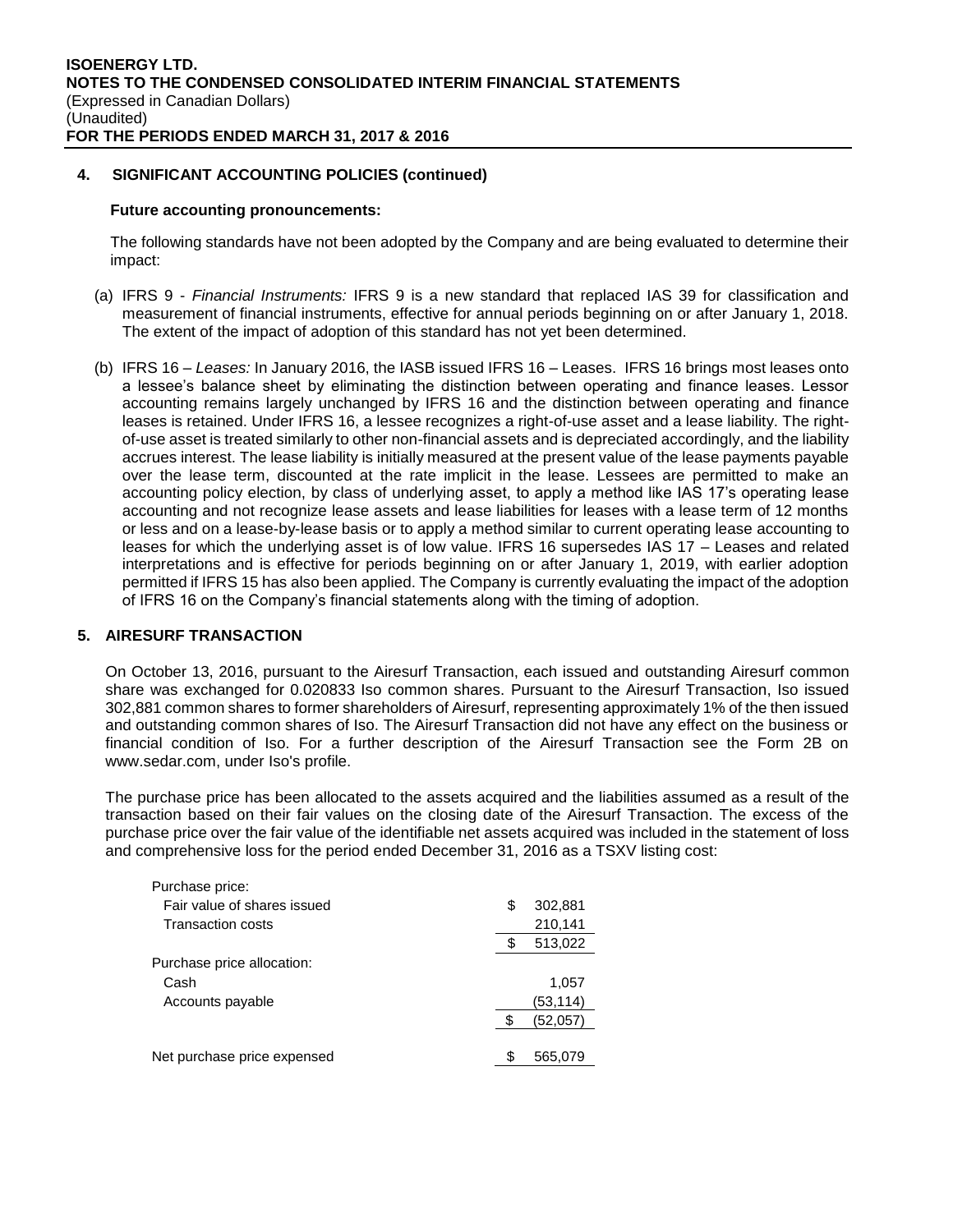# **6. EQUIPMENT**

The following is a summary of the equipment:

|                                                  | Computing<br><b>Software</b><br>equipment |              | <b>Field</b><br>equipment |     | <b>Office furniture</b><br>and leasehold<br><b>improvements</b> |    | <b>Total</b> |                 |
|--------------------------------------------------|-------------------------------------------|--------------|---------------------------|-----|-----------------------------------------------------------------|----|--------------|-----------------|
| Cost                                             |                                           |              |                           |     |                                                                 |    |              |                 |
| Balance, February 2, 2016<br>Additions           | \$                                        | 8,439        | \$<br>64,947              | \$  | 27,092                                                          | \$ | 11,776       | \$<br>112,254   |
| Balance, December 31, 2016 and<br>March 31, 2017 | \$                                        | 8,439        | \$<br>64,947              | \$. | 27,092                                                          | S  | 11,776       | \$<br>112,254   |
| <b>Accumulated depreciation</b>                  |                                           |              |                           |     |                                                                 |    |              |                 |
| Balance, February 2, 2016<br>Depreciation        | \$                                        | 2,320        | \$<br>17.860              | \$  | 2,710                                                           | \$ | 610          | \$<br>23,500    |
| Balance, December 31, 2016<br>Depreciation       |                                           | 2,320<br>841 | 17,860<br>6,474           |     | 2,710<br>1,219                                                  |    | 610<br>621   | 23,500<br>9,155 |
| Balance, March 31, 2017                          | \$                                        | 3,161        | \$<br>24,334              | \$  | 3,929                                                           | \$ | 1,231        | \$<br>32,655    |
| Net book value:                                  |                                           |              |                           |     |                                                                 |    |              |                 |
| Balance, December 31, 2016                       | \$                                        | 6,119        | \$<br>47,087              | \$  | 24,382                                                          | \$ | 11,166       | \$<br>88,754    |
| Balance, March 31, 2017                          | \$                                        | 5,278        | \$<br>40,613              | S   | 23,163                                                          | \$ | 10,545       | \$<br>79.599    |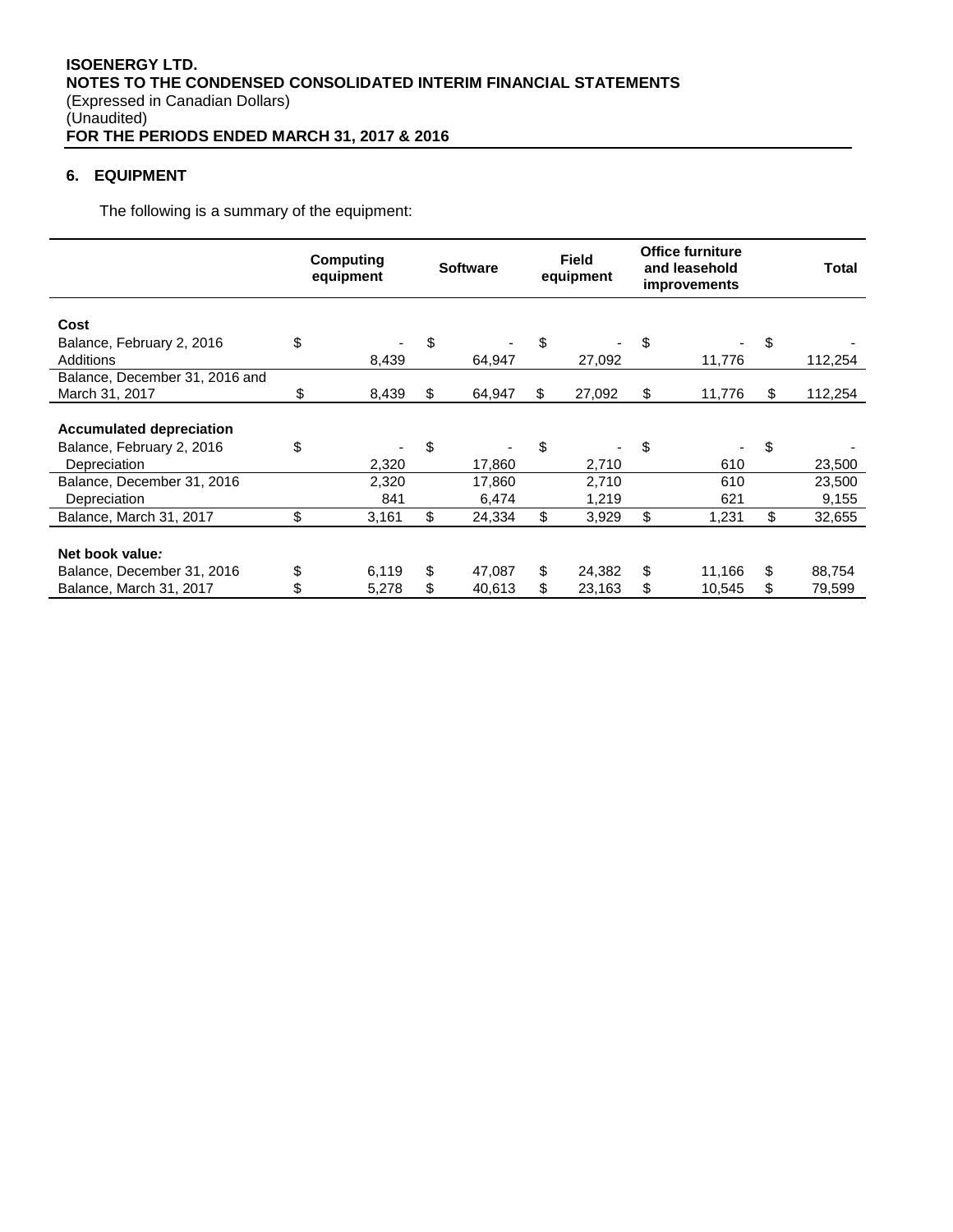# **7. EXPLORATION AND EVALUATION ASSETS**

The following is a summary of the acquisition costs and expenditures on the Company's exploration and evaluation assets:

|                                                 | <b>Note</b> | For the three<br>months ended<br>March 31, 2017 |            | For the period from<br>February 2, to<br>December 31, 2016 |            |  |
|-------------------------------------------------|-------------|-------------------------------------------------|------------|------------------------------------------------------------|------------|--|
| <b>Acquisition costs:</b>                       |             |                                                 |            |                                                            |            |  |
| Balance, opening                                |             | \$                                              | 30,100,000 | \$                                                         |            |  |
| Additions                                       | a, b        |                                                 |            |                                                            | 30,100,000 |  |
| Balance, closing                                |             | \$                                              | 30,100,000 | \$                                                         | 30,100,000 |  |
| Deferred exploration costs:<br>Balance, opening |             | \$                                              | 2,891,814  | \$                                                         |            |  |
| Additions:                                      |             |                                                 |            |                                                            |            |  |
| Drilling                                        |             |                                                 | 1,139,058  |                                                            | 1,197,163  |  |
| Geological and geophysical                      |             |                                                 | 2,715      |                                                            | 719,176    |  |
| Labour and wages                                |             |                                                 | 123,448    |                                                            | 375,920    |  |
| Share-based compensation                        |             |                                                 | 113,100    |                                                            | 256,420    |  |
| Geochemistry and assays                         |             |                                                 | 117,904    |                                                            | 151,190    |  |
| Camp costs                                      |             |                                                 | 103,030    |                                                            | 119,460    |  |
| Travel and other                                |             |                                                 | 41,408     |                                                            | 72,485     |  |
| Balance, closing                                |             | \$                                              | 4,532,477  | \$                                                         | 2,891,814  |  |
| <b>Total costs, closing</b>                     |             | \$                                              | 34,632,477 | \$                                                         | 32,991,814 |  |

All claims are subject to minimum expenditure commitments and annual reviews. Annual review dates for each claim are staggered over the year. The Company expects to incur the minimum expenditures to maintain the claims.

**(a)** On June 17, 2016, Old Iso entered into a transfer agreement with NexGen pursuant to which certain of its exploration assets were transferred to Old Iso. These assets included the following mineral properties: Radio, Thorburn Lake, 2Z Lake, Madison and Carlson Creek (collectively, the "Transferred Property Interests"). Old Iso issued 29,000,000 common shares, valued at \$29,000,000, in exchange for the Transferred Property Interests.

# **Radio property**

The Radio property is located in Northern Saskatchewan and was acquired from NexGen on June 17, 2016. Pursuant to an option agreement, most recently amended February 21, 2014, upon incurring \$10,000,000 of expenditures on the Radio Project by May 31, 2017, the Company has the right to earn a 70% right, title and interest in the Radio property (the "Radio Option Agreement"). As of March 31, 2017, the Company has incurred \$2,110,061 of expenditures on the Radio project.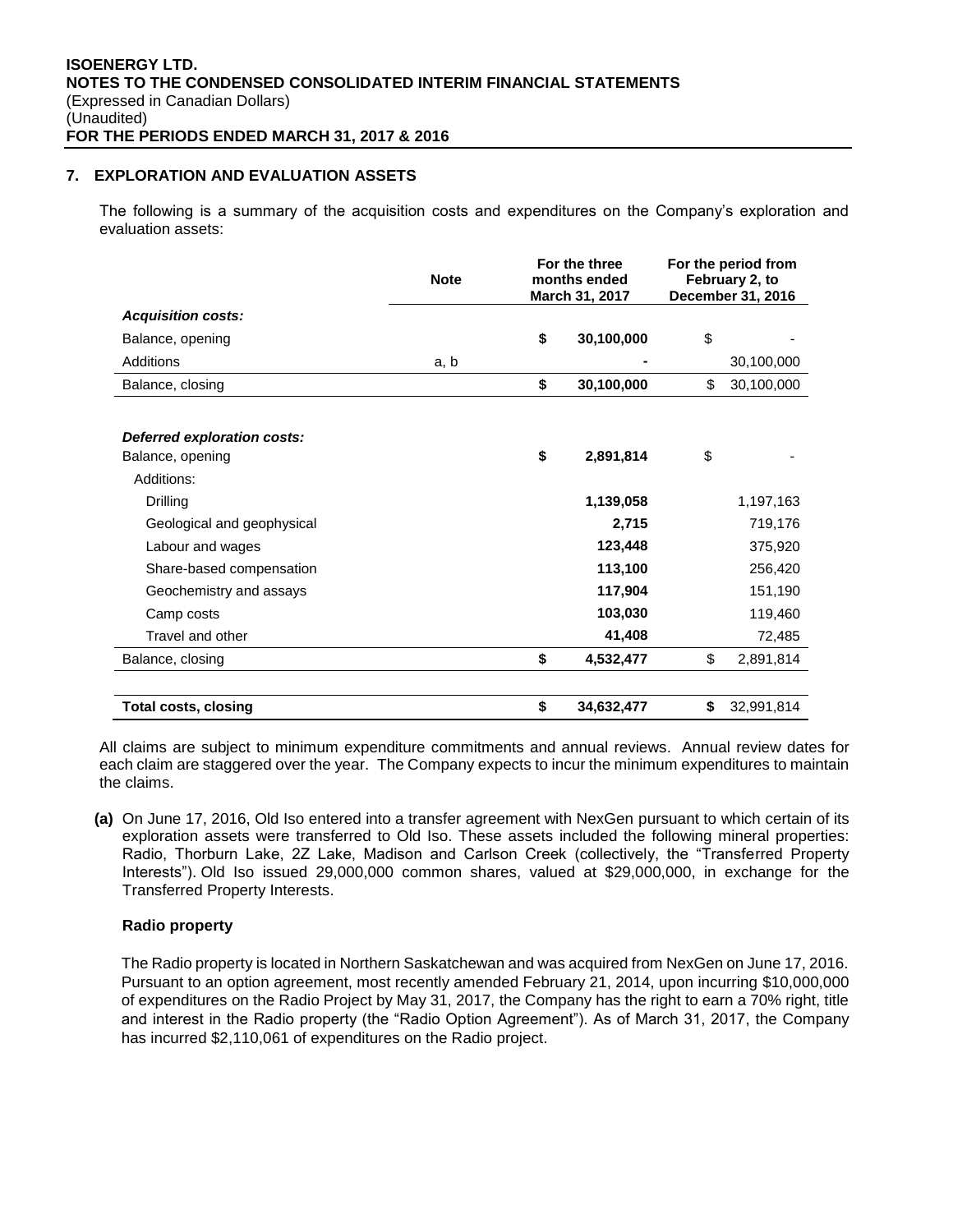# **7. EXPLORATION AND EVALUATION ASSETS (continued)**

Upon Iso earning a 70% interest in the Radio Project, Iso and the Radio optionors will be deemed to have formed a joint venture with Iso having an initial 70% interest therein and the Radio optionors having an initial 30% interest and the parties shall proceed in good faith to negotiate the terms of a joint venture agreement. The Radio optionors' 30% interest shall be free carried until the commencement of commercial production after which all costs and expenses (other than those incurred in connection with an expansion in respect of which the Radio optionors shall be free carried) shall be pro rata to the parties' respective interest in the joint venture.

The Radio Option Agreement provides that the Radio optionors shall retain a 2% net smelter royalty and a 2% gross overriding royalty on production from the property, calculated in accordance with the Radio Option Agreement. The gross overriding royalty applies only to gems and gemstones.

#### **Thorburn Lake property**

Iso holds a 100% interest in the Thorburn Lake property, subject to a 1% net smelter return royalty (NSR) and a 10% carried interest. The carried interest can be converted to an additional 1% NSR at the holder's option upon completion of a bankable feasibility study.

#### **(b) Thorburn North property**

On June 30, 2016, Old Iso acquired a 100% interest in the Thorburn North property in exchange for a cash payment of \$100,000 and \$1,000,000 worth of Iso common shares.

# **8. COMMITMENTS**

#### **(a) Flow-through expenditures**

The Company issued flow-through shares and any resulting flow-through share premium was recorded as a flow-through share premium liability. The liability is subsequently reduced when the required exploration expenditures are made, and accordingly, a recovery of flow-through premium is then recorded as a reduction of the deferred tax expense.

During the period ended December 31, 2016, the Company raised \$4,328,100 through the issuance of flow-through shares. Based on Canadian tax law, the Company is required to spend this amount on eligible exploration expenditures by December 31, 2017. A \$393,464 flow-through share premium liability was recorded during the period ended December 31, 2016.

As of March 31, 2017, the Company fulfilled \$3,834,774 of the required eligible exploration expenditures and as such the commitment has been reduced to \$493,326. As the commitment is met, the remaining balance of the flow-through premium liability will be recognised as income.

The flow-through share premium liability is comprised of:

|                                                                                                                |    | For the three<br>months ended<br>March 31, 2017 | For the period<br>from February 2 to<br>December 31, 2016 |
|----------------------------------------------------------------------------------------------------------------|----|-------------------------------------------------|-----------------------------------------------------------|
| Balance, opening                                                                                               | \$ | 179.212                                         | \$                                                        |
| Liability incurred on flow-through shares issued<br>Settlement of flow-through share liability on expenditures |    |                                                 | 393.464                                                   |
| made                                                                                                           |    | (134, 363)                                      | (214, 252)                                                |
| Balance, closing                                                                                               | S  | 44.849                                          | 179.212                                                   |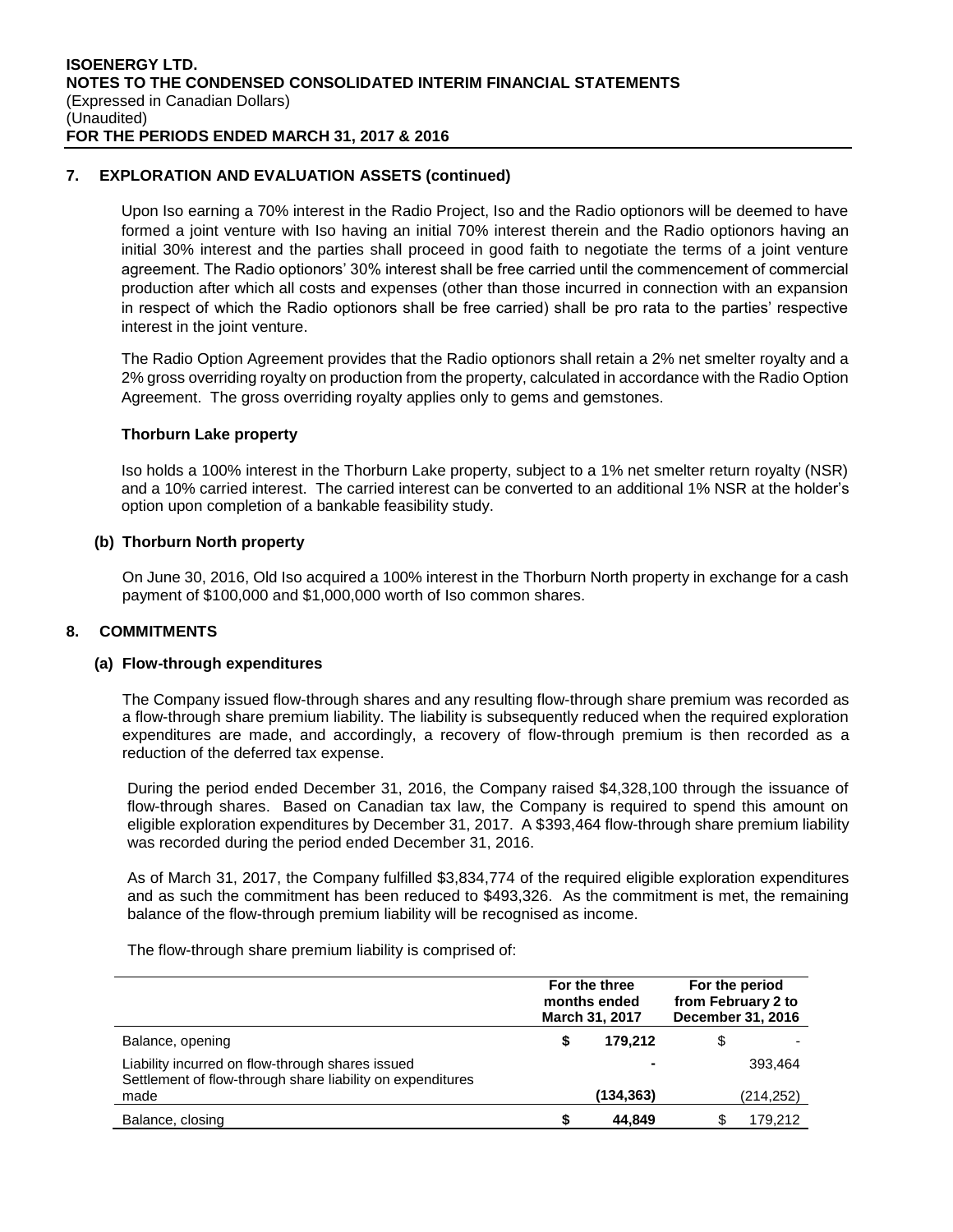# **8. COMMITMENTS (continued)**

# **(b) Office leases**

The Company has total office lease commitments at its Vancouver office as follows:

| 2017 | \$49,068 |
|------|----------|
| 2018 | \$65,424 |
| 2019 | \$43,616 |

In connection with the Company's Vancouver office lease, the Company paid a deposit of \$5,452 which will be applied to the final month's rent at the end of the term.

# **9. SHARE CAPITAL**

**Authorized Capital** - Unlimited number of common shares with no par value.

# **Issued**

There were no shares issued in the three months ended March 31, 2017.

For the period ended December 31, 2016:

- (a) Upon incorporation on February 2, 2016, one common share of Old Iso at a value of \$1 was issued to NexGen.
- (b) On June 16, 2016, Old Iso issued 29,000,000 common shares to NexGen for the Transferred Property Interests (Note 7(a)).
- (c) On June 30, 2016, Old Iso issued 1,000,000 common shares as consideration for the acquisition of Thorburn North property (Note 7(b)).
- (d) On August 16, 2016, Old Iso issued 450,000 common shares to NexGen to settle \$450,000 due to NexGen for operational expenses paid by NexGen on Old Iso's behalf.
- (e) On October 12, 2016, Old Iso issued 1 common share to NexGen as part of the Old Iso Merger and each of the Old iso shareholders exchanged their common shares of Old Iso for common shares of the Company on a one-for-one basis (see note 1).
- (f) On October 13, 2016, Iso issued 302,881 common shares to former Airesurf shareholders pursuant to the Airesurf Transaction (see note 5).
- (g) In the period ended December 31, 2016, the following private placements were completed by Old Iso and Iso:

| Date issued by:  | <b>Shares</b><br>issued | <b>Proceeds</b><br>per share | Gross<br>proceed | Cash<br>finders' fee | Other cash<br>share issuance<br>costs |    | Net proceeds |
|------------------|-------------------------|------------------------------|------------------|----------------------|---------------------------------------|----|--------------|
| June 30, 2016    | 2.033.000               | \$<br>1.00                   | \$2,033,000      | \$<br>(3,300)        | \$<br>٠                               | \$ | 2,029,700    |
| August 4, 2016   | 2.106.000               | \$<br>1.00                   | 2.106.000        |                      | (45, 885)                             |    | 2,060,115    |
| August 5, 2016   | 2,092,500               | \$<br>1.00                   | 2,092,500        | (95, 550)            | (64, 185)                             |    | 1,932,765    |
| August 5, 2016   | 1,818,200               | \$<br>1.10                   | 2,000,020        | (120,001)            | (61, 348)                             |    | 1,818,671    |
| October 11, 2016 | 132.950                 | \$<br>1.00                   | 132.950          | (7, 356)             |                                       |    | 125.594      |
| November 2, 2016 | 2,116,436               | \$<br>1.10                   | 2,328,080        | (139, 685)           | (22, 405)                             |    | 2,165,990    |
|                  | 10.299.086              |                              | \$10,692,550     | \$ (365,892)         | \$ (193, 823)                         | S  | 10,132,835   |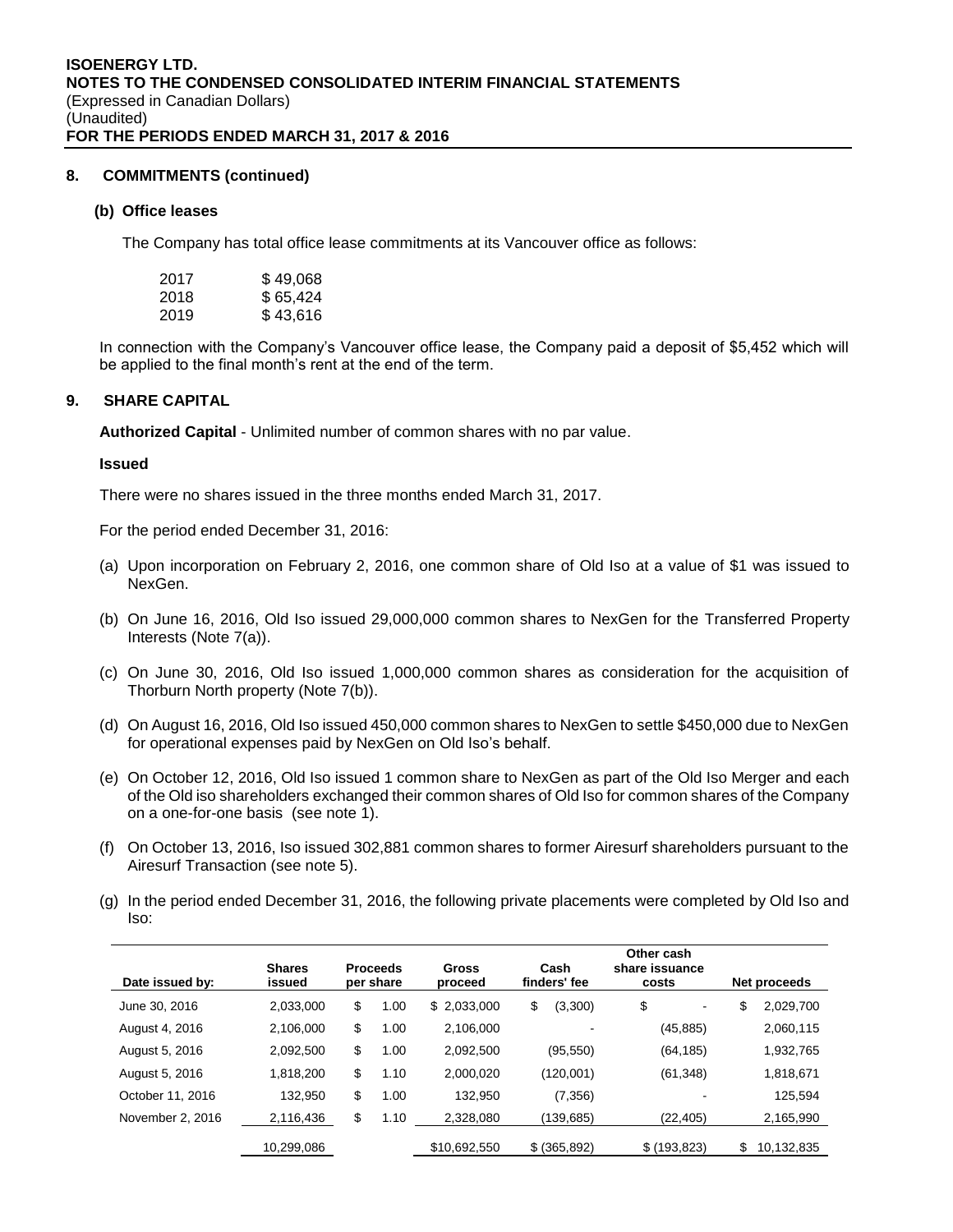# **9. SHARE CAPITAL (continued)**

In addition to the cash finders' fees of \$365,892 and other cash share issuance costs of \$193,823, 8,580 common shares were issued as a finders' fee thereby increasing the total share issuance costs to \$568,295 (\$414,855, net of tax).

# **Stock Options**

Pursuant to the Company's stock option plan, directors may, from time to time, authorize the issuance of options to directors, officers, employees and consultants of the Company, enabling them to acquire up to 10% of the issued and outstanding common shares of the Company. The options can be granted for a maximum term of 10 years and are subject to vesting provisions as determined by the Board of Directors of the Company.

Stock option transactions and the number of stock options outstanding on the dates set forth below are summarized as follows:

|                               | <b>Number of options</b> | <b>Weighted average</b><br>exercise price per<br>share |      |  |
|-------------------------------|--------------------------|--------------------------------------------------------|------|--|
| Outstanding February 2, 2016  |                          |                                                        |      |  |
| Granted                       | 3,775,000                |                                                        | 1.00 |  |
| Outstanding December 31, 2016 | 3,775,000                | S                                                      | 1.00 |  |
| Granted                       | 250,000                  | \$                                                     | 1.00 |  |
| Outstanding March 31, 2017    | 4,025,000                | \$                                                     | 1.00 |  |
| Number of options exercisable | 1,333,333                |                                                        | 1.00 |  |

As at March 31, 2017, the Company has stock options outstanding and exercisable as follows:

| Number of<br>options |    | <b>Exercise</b><br>price per<br>option | Number of<br>options<br>exercisable |    | <b>Exercise</b><br>price per<br>option | Vestina | Remaining<br>contractual<br>life (years) | Expiry date      |
|----------------------|----|----------------------------------------|-------------------------------------|----|----------------------------------------|---------|------------------------------------------|------------------|
| 250,000              | S  | 1.00                                   | 83,333                              | S  | 1.00                                   | (i)     | 4.77                                     | January 4, 2022  |
| 3.675.000            | \$ | 1.00                                   | 1.225.000                           | \$ | 1.00                                   | (i)     | 4.57                                     | October 25, 2021 |
| 100.000              | \$ | 1.00                                   | 25.000                              | \$ | 1.00                                   | (ii)    | 4.57                                     | October 24, 2021 |
| 4,025,000            | S  | 1.00                                   | 1,333,333                           | S  | 1.00                                   |         |                                          |                  |

1/3 annually with 1/3 vesting immediately

(ii) 25% quarterly starting one quarter after the grant date

The Company uses the Black-Scholes option pricing model to calculate the fair value of granted stock options. The model requires management to make estimates, which are subjective and may not be representative of actual results. Changes in assumptions can materially affect fair value estimates. The following weighted average assumptions were used to estimate the grant date fair values for the period ended March 31, 2017:

| Expected stock price volatility                |   | 88.59%   |
|------------------------------------------------|---|----------|
| Expected life of options                       |   | 5.00     |
| Risk free interest rates                       |   | 1.11%    |
| Expected dividend yield                        |   | $0.00\%$ |
| Weighted average share price                   | S | 1.00     |
| Weighted average fair value per option granted | S | 0.69     |

Share-based payments for options vested in the current period amounted to \$430,450 of which \$317,350 was expensed to the statement of loss and comprehensive loss, and \$113,100 was capitalized to exploration and evaluation assets (Note 7).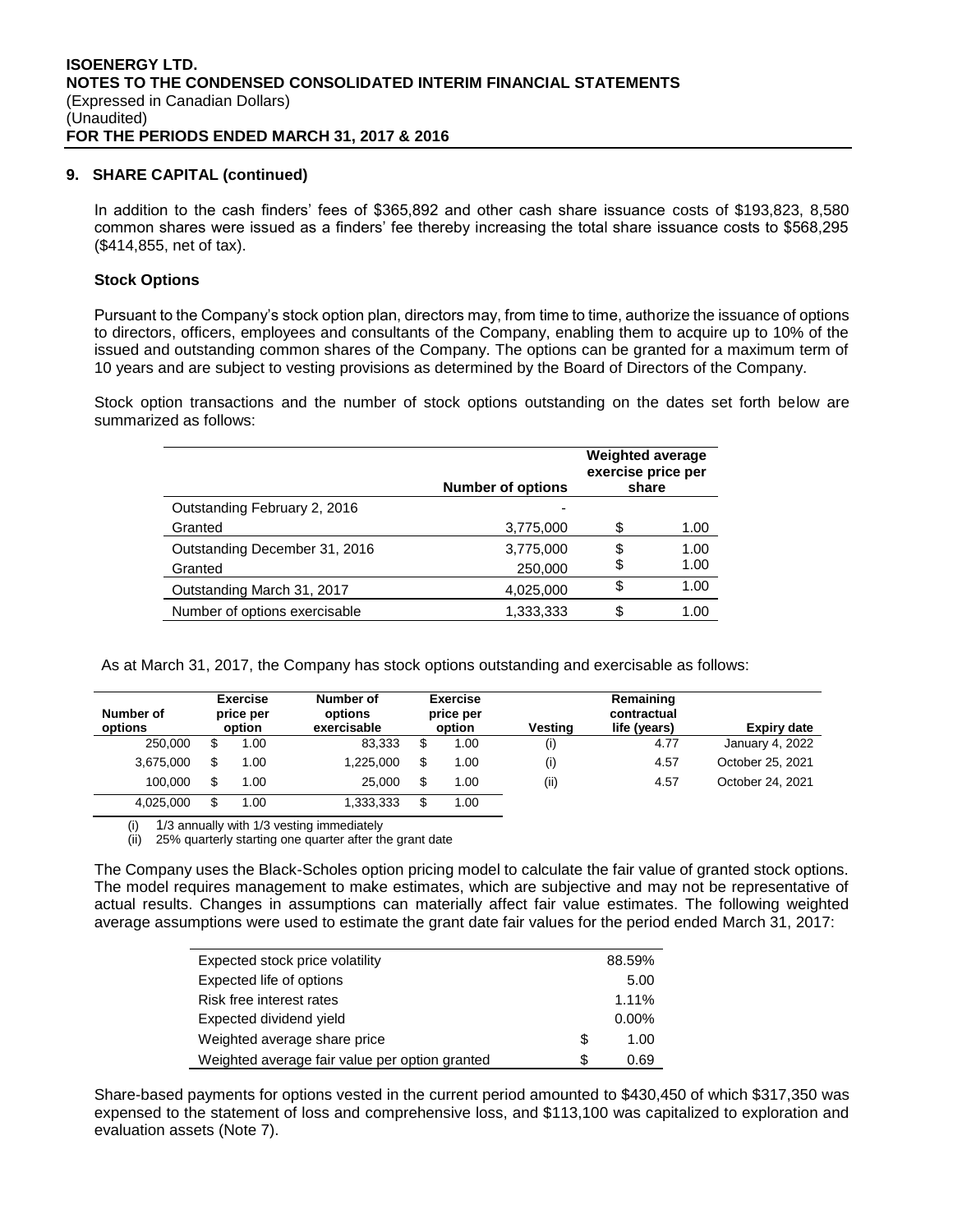#### **10. RELATED PARTY TRANSACTIONS**

(a) Key management personnel include those persons having authority and responsibility for planning, directing and controlling the activities of the Company as a whole. The Company has determined that key management personnel consists of executive and non-executive members of the Company's Board of Directors and corporate officers.

Remuneration attributed to key management personnel for the three months ended March 31, 2017 is summarized as follows:

|                                                             | <b>Short term</b><br>compensation |         | Share-based<br>compensation |         | Total |            |
|-------------------------------------------------------------|-----------------------------------|---------|-----------------------------|---------|-------|------------|
| Expensed in the statement of loss and<br>comprehensive loss | \$                                | 132.215 | \$                          | 246.956 |       | \$ 379,171 |
| Capitalized to exploration and evaluation assets            |                                   | 91.434  |                             | 106,725 |       | 198,159    |
|                                                             |                                   | 223.649 | \$                          | 353.681 |       | 577,330    |

As of March 31, 2017, there was \$26,385 included in accounts payable and accrued liabilities owing to directors and officers for compensation.

#### **11. CAPITAL MANAGEMENT**

The Company manages its capital structure and makes adjustments to it, based on the funds available to the Company, in order to support the acquisition, exploration and evaluation of assets. The Board of Directors does not impose quantitative return on capital criteria for management, but rather relies on the expertise of the Company's management to sustain the future development of the business.

 In the management of capital, the Company considers all types equity and is dependent on third party financing, whether through debt, equity, or other means. Although the Company has been successful in raising funds to date, there is no assurance that the Company will be successful in obtaining required financing in the future or that such financing will be available on terms acceptable to the Company.

The properties in which the Company currently has an interest are in the exploration stage. As such the Company, has historically relied on the equity markets to fund its activities. The Company will continue to assess new properties and seek to acquire an interest in additional properties if it determines that there is sufficient geologic or economic potential and if it has adequate financial resources to do so.

Management reviews its capital management approach on an on-going basis and believes that this approach, given the relative size of the Company, is reasonable. The Company is not subject to externally imposed capital requirements. There were no changes in the Company's approach to capital management during the period.

# **12. FINANCIAL INSTRUMENTS**

The Company's financial instruments consist of cash, accounts receivable, accounts payable and accrued liabilities.

The fair values of the Company's financial instruments approximate their carrying value, due to their shortterm maturities or liquidity. The Company's cash and accounts receivable are classified as loans and receivables and are initially recorded at fair value and subsequently at amortized cost with accrued interest recorded in accounts receivable.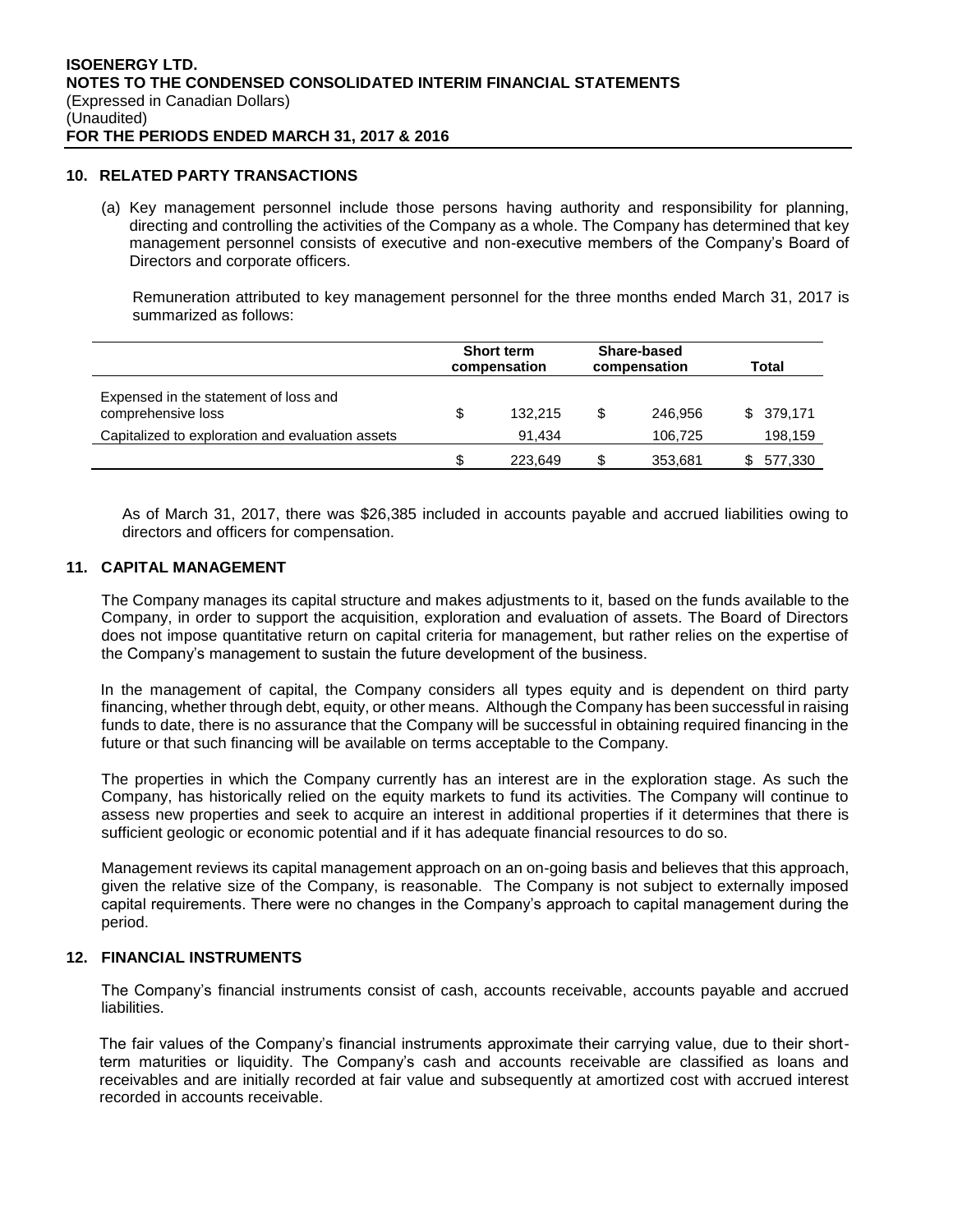# **12. FINANCIAL INSTRUMENTS (continued)**

# **Financial instrument risk exposure**

As at March 31, 2017, the Company's financial instrument risk exposure and the impact thereof on the Company's financial instruments are summarized below:

#### **(a) Credit Risk**

Credit risk is the risk that one party to a financial instrument will fail to discharge an obligation and cause the other party to incur a financial loss. As at March 31, 2017, the Company has cash on deposit with a large Canadian bank. Credit risk is concentrated as a significant amount of the Company's cash and cash equivalents is held at one financial institution. Management believes the risk of loss to be remote. The Company's accounts receivable consists of input tax credits receivable from the Government of Canada and interest accrued on cash equivalents. Accordingly, the Company does not believe it is subject to significant credit risk.

#### **(b) Liquidity Risk**

Liquidity risk is the risk that an entity will encounter difficulty in raising funds to meet its obligations under financial instruments. The Company manages liquidity risk by maintaining sufficient cash balances. Liquidity requirements are managed based on expected cash flows to ensure that there is sufficient capital to meet short-term obligations. As at March 31, 2017, the Company had a working capital balance of \$4,584,839, including cash of \$4,488,235.

#### **(c) Market Risk**

Market risk is the risk of loss that may arise from changes in market factors such as interest rates, foreign exchange rates and commodity and equity prices.

#### **(i) Interest Rate Risk**

Interest rate risk is the risk that the future cash flows from a financial instrument will fluctuate due to changes in market interest rates. The Company holds its cash in bank accounts that earn variable interest rates. Due to the short-term nature of these financial instruments, fluctuations in market rates do not have a significant impact on the estimated fair value of the Company's cash and cash equivalent balances as of March 31, 2017.

#### **(ii) Foreign Currency Risk**

The functional currency of the Company is the Canadian dollar. The Company is affected by currency transaction risk and currency translation risk. Consequently, fluctuations of the Canadian dollar in relation to other currencies may impact the fair value of financial assets, liabilities and operating results. As of March 31, 2017, the Company had no financial assets or liabilities that were subject to currency translation risk. The Company maintains a Canadian dollar bank account in Canada.

# **(iii) Price risk**

The Company is exposed to price risk with respect to commodity and equity prices. Equity price risk is defined as the potential adverse impact of movements in individual equity prices or general movements in the level of the stock market on the Company's earnings. Commodity price risk is defined as the potential adverse impact of commodity price movements and volatilities on earnings and economic value.

Future declines in commodity prices may impact the valuation of long-lived assets. The Company closely monitors the commodity prices of uranium, individual equity movements, and the stock market.